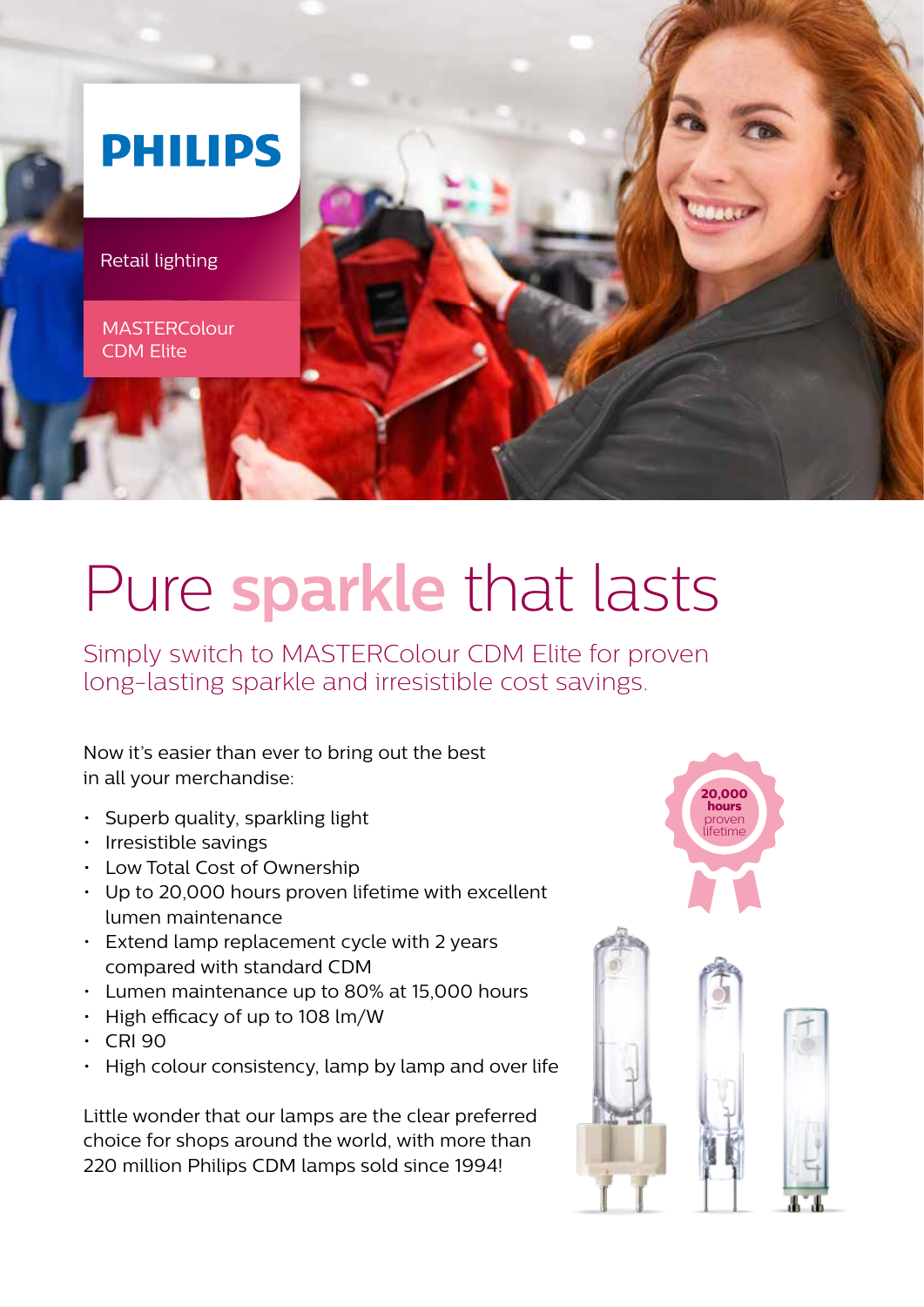## **Technical specifications**

#### **Lamps**

| <b>Product family</b>                 | <b>Product name</b>                    | Lamp<br>base    | Light<br>output<br>(lm<br>or cd) | <b>CCT</b><br>(K) | <b>CRI</b> | EEL            | Lifetime<br>@50%<br><b>Survival</b><br>(hours) | <b>12NC</b>                  | <b>EOC</b>      |
|---------------------------------------|----------------------------------------|-----------------|----------------------------------|-------------------|------------|----------------|------------------------------------------------|------------------------------|-----------------|
| CDM-T/TC Elite 930                    | CDM-T Elite 35W/930                    | G12             | 4050                             | 3000              | 90         | $\mathsf{A}^*$ | 20000                                          | 928185205131                 | 872790091137400 |
|                                       | CDM-T Elite 50W/930                    | G12             | 5450                             | 3000              | 90         | $\mathsf{A}^*$ | 20000                                          | 928191705131                 | 872790093060300 |
|                                       | CDM-T Elite 70W/930                    | G12             | 7800                             | 3000              | 91         | $\mathsf{A}^*$ | 20000                                          | 928185305131                 | 872790091141100 |
|                                       | CDM-T Elite 100W/930                   | G12             | 11000                            | 3000              | 92         | $\mathsf{A}^*$ | 20000                                          | 928183205125                 | 872790087169200 |
|                                       | CDM-T Elite 150W/930                   | G12             | 14750                            | 3000              | 92         | $\mathsf{A}^*$ | 12000                                          | 928094705125                 | 871150021312915 |
|                                       | CDM-TC Elite 35W/930                   | G8.5            | 4000                             | 3000              | 90         | $\mathsf{A}^*$ | 20000                                          | 928189105131                 | 872790091149700 |
|                                       | CDM-TC Elite 50W/930                   | G8.5            | 5400                             | 3000              | 91         | A+             | 20000                                          | 928191805131                 | 872790093062700 |
|                                       | CDM-TC Elite 70W/930                   | G8.5            | 7800                             | 3000              | 91         | $\mathsf{A}^*$ | 20000                                          | 928189505131                 | 872790091153400 |
|                                       | CDM-T/TC Elite 942 CDM-T Elite 35W/942 | G12             | 3700                             | 4200              | 88         | $A^*$          | 15000                                          | 928193605131                 | 871829116364000 |
|                                       | CDM-T Elite 50W/942                    | G12             | 5000                             | 4200              | 90         | $\mathsf{A}^*$ | 15000                                          | 928080015131                 | 871829120159500 |
|                                       | CDM-T Elite 70W/942                    | G12             | 7500                             | 4200              | 90         | $\mathsf{A}^*$ | 15000                                          | 928193705131                 | 871829116362600 |
|                                       | CDM-T Elite 100W/942                   | G12             | 10500                            | 4200              | 90         | $\mathsf{A}^*$ | 15000                                          | 928064205131                 | 871829123178300 |
|                                       |                                        | G8.5            | 3700                             | 4200              | 88         | $\mathsf{A}^*$ | 15000                                          | 928193805131                 |                 |
|                                       | CDM-TC Elite 35W/942                   |                 |                                  |                   |            |                |                                                |                              | 871829116366400 |
|                                       | CDM-TC Elite 50W/942                   | G8.5            | 5000                             | 4200              | 90         | $\mathsf{A}^*$ | 15000                                          | 928080115131                 | 871829120163200 |
|                                       | CDM-TC Elite 70W/942                   | G8.5            | 7500                             | 4200              | 90         | $\mathsf{A}^*$ | 15000                                          | 928193905131                 | 871829116368800 |
| <b>CDM-Tm Elite Mini</b><br>GU6.5 930 | CDM-Tm Elite Mini GU6.5 35W/930        | GU6.5           | 4000                             | 3000              | 90         | $\mathsf{A}^*$ | 20000                                          | 928187405130                 | 871829115382500 |
|                                       | CDM-Tm Elite Mini GU6.5 50W/930        | GU6.5           | 5350                             | 3000              | 91         | $\mathsf{A}^*$ | 20000                                          | 928196505130                 | 871829115386300 |
|                                       |                                        |                 |                                  |                   |            |                |                                                |                              |                 |
| <b>CDM-Tm Elite Mini</b><br>GU6.5942  | CDM-Tm Elite Mini GU6.5 35W/942        | GU6.5           | 3800                             | 4200              | 90         | $\mathsf{A}^*$ | 15000                                          | 928062305130                 | 871829125349500 |
|                                       | CDM-Tm Elite Mini GU6.5 50W/942        | GU6.5           | 5050                             | 4200              | 90         | $\mathsf{A}^*$ | 15000                                          | 928062405130                 | 871829125351800 |
| CDM-R Elite 930                       | CDM-R Elite PAR30L 35W/930 10D         | E27             | 56000                            | 3000              | 90         | А              | 15000                                          | 928108100630                 | 871829124192800 |
|                                       | CDM-R Elite PAR30L 35W/930 30D         | E27             | 8200                             | 3000              | 90         | А              | 15000                                          | 928108200630                 | 871829124194200 |
|                                       | CDM-R Elite PAR30L 50W/930 10D         | E27             | 60700                            | 3000              | 90         | А              | 15000                                          | 928108500630                 | 871829124196600 |
|                                       | CDM-R Elite PAR30L 50W/930 30D         | E27             | 11000                            | 3000              | 90         | А              | 15000                                          | 928108600630                 | 871829124198000 |
|                                       | CDM-R Elite PAR30L 50W/930 40D         | E27             | 7200                             | 3000              | 90         | А              | 15000                                          | 928108700630                 | 871829124200000 |
|                                       | CDM-R Elite PAR30L 70W/930 10D         | E27             | 74500                            | 3000              | 90         | А              | 15000                                          | 928109300630                 | 871829124186700 |
|                                       | CDM-R Elite PAR30L 70W/930 30D         | E27             | 15000                            | 3000              | 90         | А              | 15000                                          | 928109400630                 | 871829124188100 |
|                                       | CDM-R Elite PAR30L 70W/930 40D         | E27             | 10300                            | 3000              | 90         | А              | 15000                                          | 928109500630                 | 871829124190400 |
|                                       | CDM-R Elite PAR20 35W/930 10D          | E27             | 23000                            | 3000              | 90         | А              | 15000                                          | 928050200630                 | 871829165155000 |
|                                       | CDM-R Elite PAR20 35W/930 30D          | E <sub>27</sub> | 6500                             | 3000              | 90         | А              | 15000                                          | 928050300630                 | 871829165157400 |
| CDM-R Elite 942                       | CDM-R Elite PAR30L 35W/942 10D         | E27             | 47500                            | 4200              | 90         | А              | 15000                                          | 928051000630                 | 871829165145100 |
|                                       | CDM-R Elite PAR30L 35W/942 30D         | E27             | 7800                             | 4200              | 90         | А              | 15000                                          | 928051100630                 | 871829165153600 |
|                                       | CDM-R Elite PAR30L 50W/942 10D         | E27             | 48000                            | 4200              | 90         | А              | 15000                                          | 928052300630                 | 871829165159800 |
|                                       | CDM-R Elite PAR30L 50W/942 30D         | E27             | 9400                             | 4200              | 90         | А              | 15000                                          | 928052400630                 | 871829165161100 |
|                                       |                                        |                 |                                  |                   |            |                |                                                |                              |                 |
|                                       | CDM-R Elite PAR30L 50W/942 40D         | E27             | 6400                             | 4200              | 90         | А              | 15000                                          | 928052500630                 | 871829165163500 |
|                                       | CDM-R Elite PAR30L 70W/942 10D         | E27             | 54000                            | 4200              | 90         | А              | 15000                                          | 928052900630                 | 871829165165900 |
|                                       | CDM-R Elite PAR30L 70W/942 30D         | E27<br>E27      | 14000<br>9500                    | 4200<br>4200      | 90<br>90   | А<br>А         | 15000<br>15000                                 | 928053000630                 | 871829165167300 |
|                                       | CDM-R Elite PAR30L 70W/942 40D         |                 |                                  |                   |            |                |                                                | 928053100630                 | 871829165169700 |
|                                       | CDM-R Elite PAR20 35W/942 10D          | E27             | 23000                            | 4200              | 90         | А              | 15000                                          | 928050600630                 | 871829165147500 |
|                                       | CDM-R Elite PAR20 35W/942 30D          | E <sub>27</sub> | 5900                             | 4200              | 90         | А              | 15000                                          | 928050700630 871829165151200 |                 |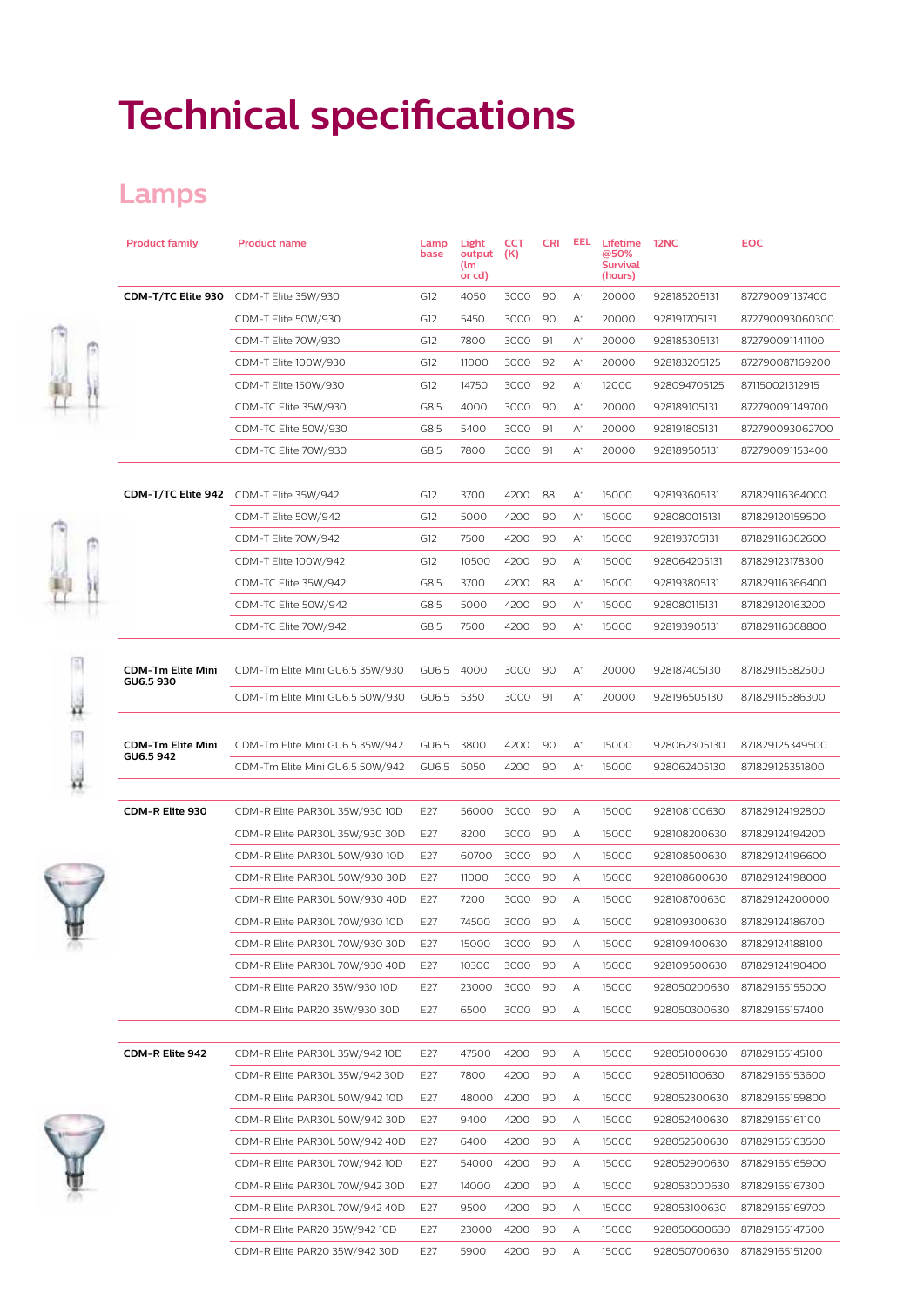

| <b>Product family</b>                  | <b>Product name</b>           | Lamp<br>base | Light<br>output<br>(Im or<br>cd) | <b>CCT</b><br>(K) | <b>CRI</b> | <b>EEL</b> | Lifetime<br>@50%<br><b>Survival</b><br>(hours) | <b>12NC</b>  | <b>EOC</b>      |
|----------------------------------------|-------------------------------|--------------|----------------------------------|-------------------|------------|------------|------------------------------------------------|--------------|-----------------|
| CDM-R111 Elite 930                     | CDM-R111 Elite 35W/930 10D    | GX8.5        | 36000                            | 3000              | 90         | B          | 12000                                          | 928195305330 | 871829168918800 |
|                                        | CDM-R111 Elite 35W/930 24D    | GX8.5        | 8500                             | 3000              | 90         | A          | 12000                                          | 928195405330 | 871829168944700 |
|                                        | CDM-R111 Elite 35W/930 40D    | GX8.5        | 4500                             | 3000              | 90         | A          | 12000                                          | 928195505330 | 871829168952200 |
|                                        | CDM-R111 Elite 50W/930 10D    | GX8.5        | 46500                            | 3000              | 90         | B          | 12000                                          | 928194205330 | 871829114561500 |
|                                        | CDM-R111 Elite 50W/930 24D    | GX8.5        | 11000                            | 3000              | 90         | A          | 12000                                          | 928194305330 | 871829114565300 |
|                                        | CDM-R111 Elite 50W/930 40D    | GX8.5        | 6000                             | 3000              | 90         | A          | 12000                                          | 928194405330 | 871829114569100 |
|                                        | CDM-R111 Elite 70W/930 10D    | GX8.5        | 61000                            | 3000              | 90         | B          | 12000                                          | 928195605330 | 871829168962100 |
|                                        | CDM-R111 Elite 70W/930 24D    | GX8.5        | 16000                            | 3000              | 90         | A          | 12000                                          | 928195705330 | 871829168970600 |
|                                        | CDM-R111 Elite 70W/930 40D    | GX8.5        | 8500                             | 3000              | 90         | A          | 12000                                          | 928195805330 | 871829168978200 |
|                                        |                               |              |                                  |                   |            |            |                                                |              |                 |
| <b>CDM-Rm Elite</b><br><b>Mini 930</b> | CDM-Rm Elite Mini 35W/930 10D | GX10         | 20000                            | 3000              | 90         | A          | 15000                                          | 928194605330 | 871829116296400 |
|                                        | CDM-Rm Elite Mini 35W/930 25D | GX10         | 8500                             | 3000              | 90         | A          | 15000                                          | 928194705330 | 871829116300800 |
|                                        | CDM-Rm Elite Mini 35W/930 40D | GX10         | 4300                             | 3000              | 90         | A          | 15000                                          | 928194805330 | 871829116306000 |
|                                        | CDM-Rm Elite Mini 50W/930 25D | GX10         | 11500                            | 3000              | 90         | A          | 12000                                          | 928193205330 | 871829112090200 |
|                                        | CDM-Rm Elite Mini 50W/930 40D | GX10         | 7000                             | 3000              | 90         | A          | 12000                                          | 928193305330 | 871829112094000 |
|                                        | CDM-Rm Elite Mini 50W/930 60D | GX10         | 3000                             | 3000              | 90         | A          | 12000                                          | 928193105330 | 871829112086500 |
| <b>CDM-Rm Elite</b><br>Mini 942        | CDM-Rm Elite Mini 35W/942 10D | GX10         | 20000                            | 4200              | 90         | A          | 15000                                          | 928190505330 | 871829169177800 |
|                                        | CDM-Rm Elite Mini 35W/942 25D | GX10         | 7700                             | 4200              | 90         | A          | 15000                                          | 928193005330 | 871829169179200 |
|                                        | CDM-Rm Elite Mini 35W/942 40D | GX10         | 3300                             | 4200              | 90         | A          | 15000                                          | 928193505330 | 871829169181500 |



To enhance the performance of your CDM Elite lamps, we recommend using either AspiraVision or PrimaVision drivers. The two components have been developed hand in hand with each other, having undergoing extensive testing before they are approved for release.

The result is light performance that's optimized to ensure CDM Elite lamps have pure sparkle that lasts.

All CDM Elite lamps are designed to comply with IEC standards. However, we recommend that you perform a driver compatibility check to ensure proper operation when non-Philips drivers are used.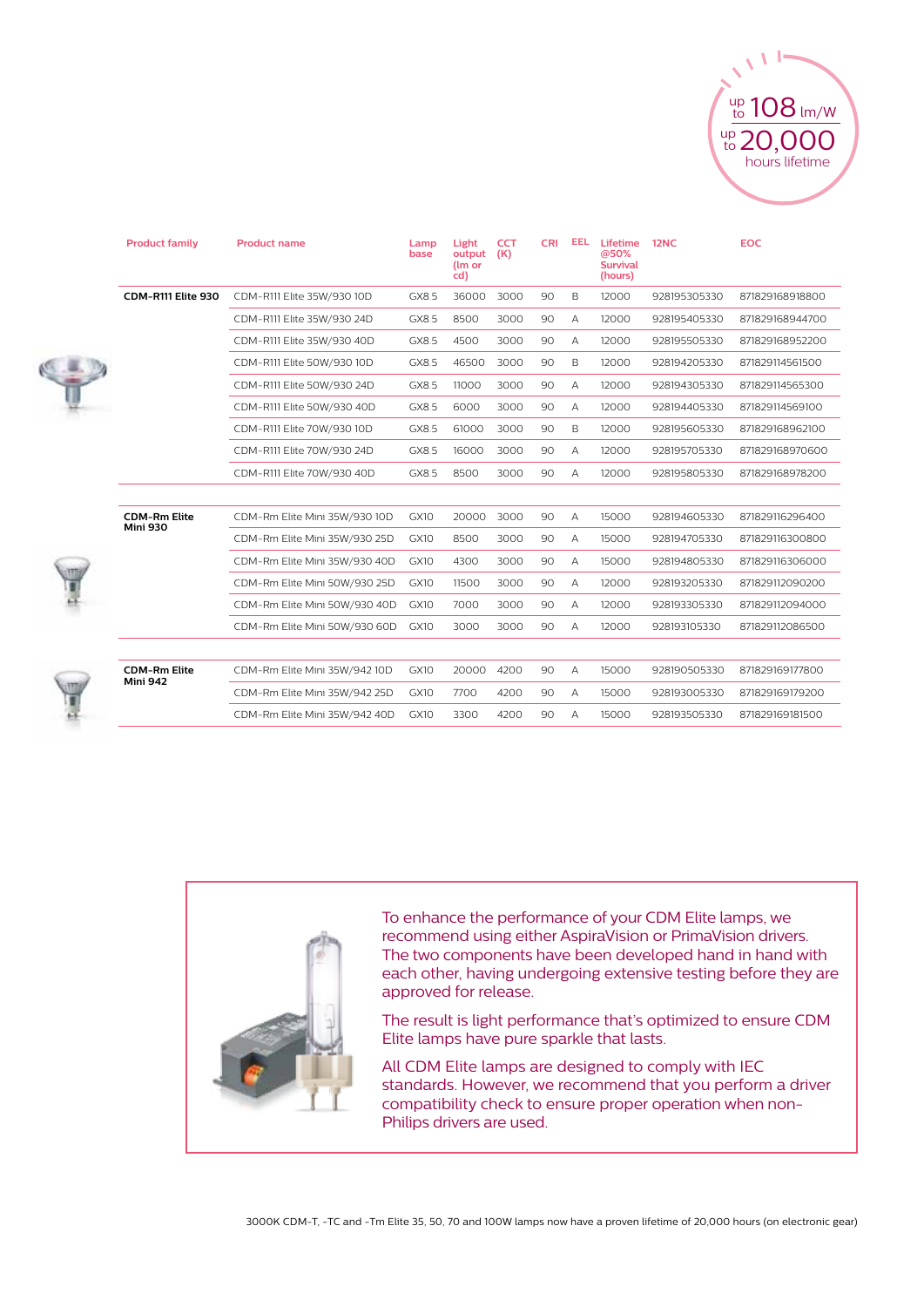### **Drivers**

| <b>Wattage Global</b>       | <b>Product</b><br>Code (GPC) /<br>12NC | <b>European Order</b><br>Code (EOC) | <b>Product Description</b>                      | Lifetime<br>at Tcmax<br>(in hrs) | $(^{\circ}C)$ | start MCB | <b>Tcmax Soft- Number Loop</b><br>(B16A) | through LxWxH | <b>Dimension</b><br>(in mm) | Plug-<br>and-<br><b>Power</b> |
|-----------------------------|----------------------------------------|-------------------------------------|-------------------------------------------------|----------------------------------|---------------|-----------|------------------------------------------|---------------|-----------------------------|-------------------------------|
| <b>AspiraVision Compact</b> |                                        |                                     |                                                 |                                  |               |           |                                          |               |                             |                               |
| 35W                         |                                        | 913700647966 872790088525500        | HID-AV C 35 /C CDM 220-240V 50/60Hz             | 40.000                           | 70            | ✓         | 58                                       | ✓             | 188x82.7x34.5               |                               |
| 35W                         |                                        | 913700647666 872790088524800        | HID-AV C 35 /I CDM 220-240V 50/60Hz             | 40.000                           | 70            | ✓         | 58                                       |               | 161,7x82,7x32,4             | $\checkmark$                  |
| 50W                         |                                        | 913700680266 871829119324100        | HID-AV C 50 /C CDM 220-240V 50/60Hz             | 40,000                           | 75            | ✓         | 42                                       |               | 161,7x82,7x32,4             | $\checkmark$                  |
| 70W                         |                                        | 913700646666 872790088522400        | HID-AV C 70 /I CDM 220-240V 50/60Hz             | 40,000                           | 80            | ✓         | 32                                       | ✓             | 188x82,7x34,5               |                               |
| 70W                         |                                        | 913700646966 872790088523100        | HID-AV C 70 /C CDM 220-240V 50/60Hz             | 40,000                           | 80            | ✓         | 32                                       |               | 161,7x82,7x32,4             | $\checkmark$                  |
|                             |                                        | 35-70W 913700684066 871829123312100 | HID-AV C 35-70 /I CDM 220-240V 50/60Hz          | 40.000                           | 70            | ✓         | 58                                       |               | 161,7x82,7x32,4             | ✓                             |
| 35-70W                      |                                        | 913700684166 871829123314500        | HID-AV C 35-70 /C CDM 220-240V 50/60Hz 40,000   |                                  | 70            | ✓         | 58                                       | $\checkmark$  | 188x82,7x34,5               |                               |
|                             |                                        | 35-70W 913700683866 871829123310700 | HID-AV C 35-70 /S CDM 220-240V 50/60Hz 40,000   |                                  | 80            | ✓         | 42                                       | $\checkmark$  | 110x75x32                   |                               |
|                             | <b>PrimaVision Mini</b>                |                                     |                                                 |                                  |               |           |                                          |               |                             |                               |
| 20W<br>PGJ5                 |                                        | 913700601466 871150053608230        | HID-PV m PGJ5 20 /S CDM LPF 220-240V<br>50/60Hz | 40.000                           | 65            |           | 48                                       |               | 97.3x43.3x30                |                               |
| 20W<br>PGJ5                 |                                        | 913700656766 872790077128200        | HID-PV m PGJ5 20 /S CDM HPF 220-240V<br>50/60Hz | 40.000                           | 85            |           | 24                                       |               | 97,3x43,3x30                |                               |
| 20W<br>PGJ5                 |                                        | 913700601666 871150090981730        | HID-PV m PGJ5 20 /I CDM LPF 220-240V<br>50/60Hz | 40.000                           | 65            |           | 48                                       | $\checkmark$  | 190x43,3x30                 |                               |
| 20W<br>PGJ5                 |                                        | 913700601566 871150090761530        | HID-PV m PGJ5 20 /P CDM LPF 220-240V<br>50/60Hz | 40,000                           | 85            |           | 48                                       |               | 94x40x26                    |                               |
| 20W<br>PGJ5                 |                                        | 913700627195 872790080369300        | HID-PV m PGJ5 20 /GMF CDM LPF 220-<br>240V      | 40,000                           | 65            |           | 48                                       | ✓             | 190x43,3x30                 | ✓                             |
| 20W                         |                                        | 913700696066 871829167159600        | HID-PV m 20 /S CDM HPF 220-230V<br>50/60Hz      | 40.000                           | 80            |           | 24                                       |               | 97,3x43,3x30                |                               |
| 20W                         |                                        | 913700646266 872790089060000        | HID-PV m 20 /I CDM HPF 220-240V<br>50/60Hz      | 40,000                           | 80            |           | 24                                       | ✓             | 234,7x49,4x34               |                               |
| 35W                         |                                        | 913700653666 872790088341100        | HID-PV m 35 /S CDM 220-240V 50/60Hz             | 40,000                           | 85            |           | 24                                       |               | 97,3x43,3x30                |                               |
| 35W                         |                                        | 913700653566 872790089164500        | HID-PV m 35 /I CDM 220-240V 50/60Hz             | 40.000                           | 80            |           | 24                                       | ✓             | 234,7x49,4x34               |                               |
| 50W                         |                                        | 913700665966 871829111573100        | HID-PV m 50 /S CDM 220-240V 50/60Hz             | 40,000                           | 90            |           | 24                                       |               | 97x43,3x30,1                |                               |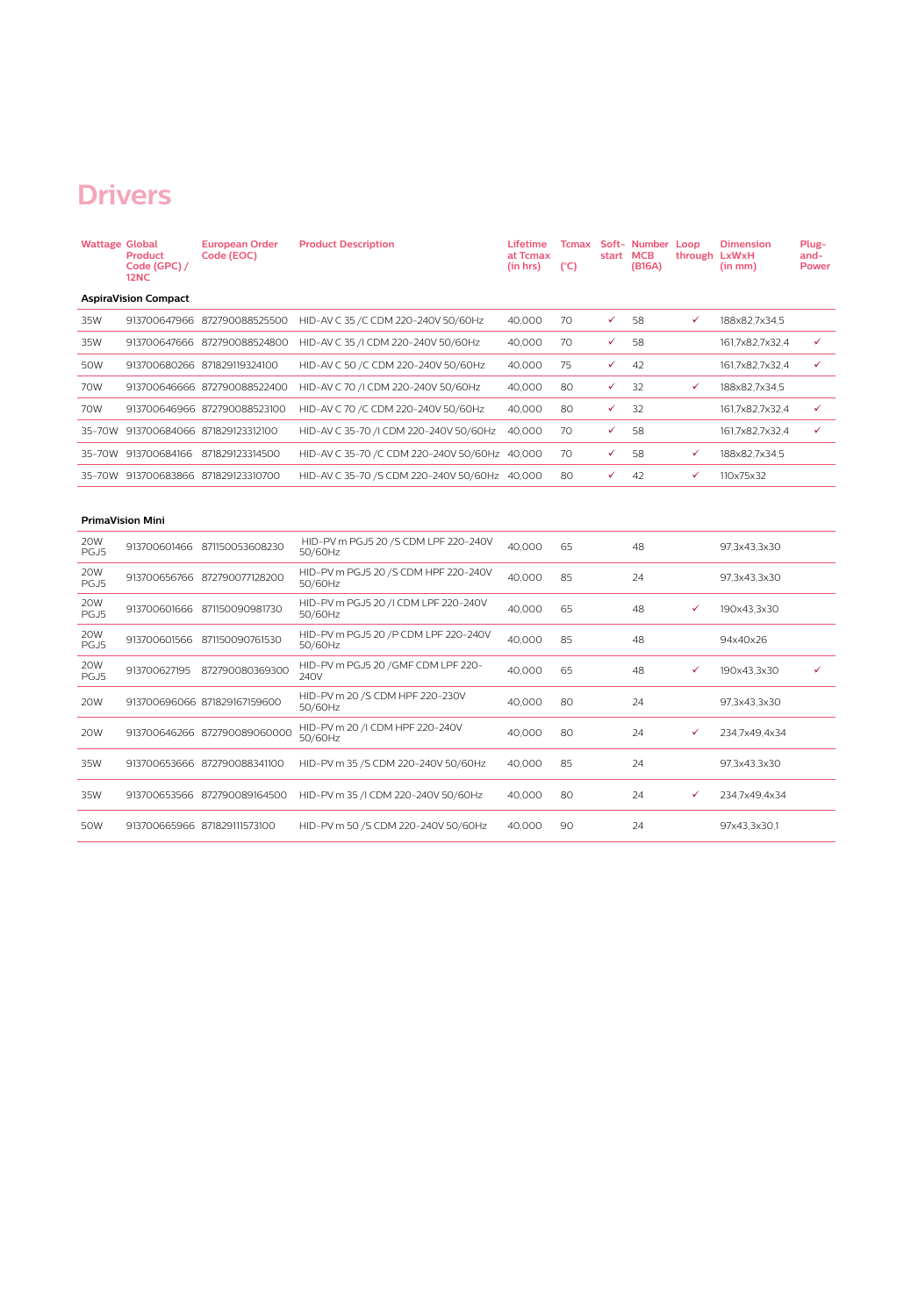#### **Drivers**

| age  | Watt- Global<br><b>Product</b><br>Code (GPC) /<br><b>12NC</b> | <b>European Order</b><br>Code (EOC) | <b>Product Description</b>                                 | Lifetime<br>at Tcmax<br>(in hrs) | Tcmax Soft-<br>$(^{\circ}C)$ | start | <b>Number</b><br><b>MCB</b><br>(B16A) | Loop<br>through | <b>Dimension</b><br>LxWxH<br>(in mm) | Plug-<br>and-<br>Power |
|------|---------------------------------------------------------------|-------------------------------------|------------------------------------------------------------|----------------------------------|------------------------------|-------|---------------------------------------|-----------------|--------------------------------------|------------------------|
|      | <b>PrimaVision Compact</b>                                    |                                     |                                                            |                                  |                              |       |                                       |                 |                                      |                        |
| 35W  | 913700652766                                                  | 872790085962100                     | HID-PV C 35 /S CDM 220-240V 50/60Hz                        | 40.000                           | 80                           |       | 24                                    |                 | 109,6x74,4x32,2                      |                        |
| 35W  | 913700653166                                                  | 872790085973700                     | HID-PV C 35 /I CDM 220-240V 50/60Hz                        | 40,000                           | 75                           |       | 24                                    |                 | 188x82,7x34,5                        |                        |
| 35W  | 913700652866                                                  | 872790086554700                     | HID-PV C 35 /P CDM 220-240V 50/60Hz                        | 40,000                           | 80                           |       | 24                                    |                 | 106,4x71,6x29,6                      |                        |
| 35W  | 913700662495                                                  | 872790091643000                     | HID-PV C 35 /G CDM 220-240V 50/60Hz                        | 40,000                           | 75                           |       | 24                                    |                 | 188x82,7x34,5                        | ✓                      |
| 35W  | 913700659795                                                  | 872790091283800                     | HID-PV C 35 / GMF CDM 220-240V 50/60Hz                     | 40.000                           | 75                           |       | 24                                    |                 | 188x82,7x34,5                        | ✓                      |
| 50W  | 913700664966                                                  | 872790093363500                     | HID-PV C 50 /S CDM 220-240V 50/60Hz                        | 40,000                           | 80                           |       | 24                                    |                 | 109,6x74,4x32,2                      |                        |
| 50W  | 913700665166                                                  | 872790093365900                     | HID-PV C 50 /I CDM 220-240V 50/60Hz                        | 40,000                           | 75                           |       | 24                                    |                 | 188x82,7x34,5                        |                        |
| 50W  | 913700665066                                                  | 872790094338200                     | HID-PV C 50 /P CDM 220-240V 50/60Hz                        | 40,000                           | 80                           |       | 24                                    |                 | 106,4x71,6x29,6                      |                        |
| 70W  | 913700652966                                                  | 872790085974400                     | HID-PV C 70 /S CDM 220-240V 50/60Hz                        | 40,000                           | 80                           |       | 20                                    |                 | 109,6x74,4x32,2                      |                        |
| 70W  | 913700653266                                                  | 872790085988100                     | HID-PV C 70 /I CDM 220-240V 50/60Hz                        | 40.000                           | 75                           |       | 20                                    |                 | 188x82,7x34,5                        |                        |
| 70W  | 913700653066                                                  | 872790086553000                     | HID-PV C 70 /P CDM 220-240V 50/60Hz                        | 40,000                           | 80                           |       | 20                                    |                 | 106,4x71,6x29,6                      |                        |
| 70W  | 913700659695                                                  | 872790091299900                     | HID-PV C 70 / GMF CDM 220-240V 50/60Hz 40,000              |                                  | 75                           |       | 20                                    |                 | 188x82,7x34,5                        | ✓                      |
|      |                                                               |                                     |                                                            |                                  |                              |       |                                       |                 |                                      |                        |
|      | <b>PrimaVision Twin</b>                                       |                                     |                                                            |                                  |                              |       |                                       |                 |                                      |                        |
| 35W  | 913700656866                                                  | 872790089572800                     | HID-PV C 2x35 /S CDM 220-240V 50/60Hz                      | 40,000                           | 70                           |       | 14                                    |                 | 135x75x32                            |                        |
| 35W  | 913700656466                                                  | 872790089704300                     | HID-PV C 2x35 /I CDM 220-240V 50/60Hz<br><b>SOFT START</b> | 40.000                           | 85                           | ✓     | 20                                    | ✓               | 245x94x35                            |                        |
| 70W  | 913700641896                                                  | 872790084579200                     | HID-PV C 2x70 /S CDM 220-240V 50/60Hz                      | 40.000                           | 80                           |       | 10                                    |                 | 165x90x32                            |                        |
| 70W  | 913700641996                                                  | 872790084580800                     | HID-PV C 2x70 /I CDM 220-240V SOFT START 40,000            |                                  | 75                           | ✓     | 14                                    |                 | 245x94x35                            |                        |
|      | <b>PrimaVision Power</b>                                      |                                     |                                                            |                                  |                              |       |                                       |                 |                                      |                        |
|      | 100W 913700656266                                             | 872790089762300                     | HID-PV C 100 /S CDM 220-240V 50/60Hz                       | 40,000                           | 75                           |       | 7                                     |                 | 135x75x32                            |                        |
| 100W | 913700656366                                                  | 872790089951100                     | HID-PV C 100 /I CDM 220-240V 50/60Hz<br><b>SOFT START</b>  | 40.000                           | 75                           | ✓     | 17                                    | ✓               | 224x82,7x34,2                        |                        |
| 150W | 913700614066                                                  | 871150091052330                     | HID-PV C 150 /S CDM 220-240V 50/60Hz                       | 40,000                           | 75                           |       | 6                                     |                 | 135x75x32                            |                        |
|      | 150W 913700658966                                             | 8727900907384                       | HID-PV 150 /S CDM 220-240V 50/60Hz *                       | 40,000                           | 85                           |       | 5                                     |                 | 150x90x70                            |                        |
|      |                                                               |                                     |                                                            |                                  |                              |       |                                       |                 |                                      |                        |

\*This product can also be used as independent driver by adding a strain relief (Product Code 9137 001 57472)

#### **Drivers**

- /S Standard Built in the luminaire
- /I Independent Placed on the ceiling
- /P PCB Version
- /C Plug-and-Power (Connector) - Connector Version
	-
- -
- 
- 
- 
- 
- /G Plug-and-Power Main Side No Cable (Pre-cabled) Lamp Side 0,5m silicon cable H05SS-F, ST18i3 latch connector
- /GM Plug-and-Power Main Side 1,0m vinyl cable H05VV-F, GST18i3 male (black) connector
	- (Pre-cabled) Lamp Side 0,5m neoprene cable H05RN-F, ST18i3 non-latch (black) connector
		-
		-
- /GMF Plug-and-Power Main Side 2,5m vinyl cable H05VV-F, Euro plug (grounded 90 degree, S4) connector (Pre-cabled) Lamp Side 0,5m silicon cable H05SS-F, ST18i3 latch connector
	-